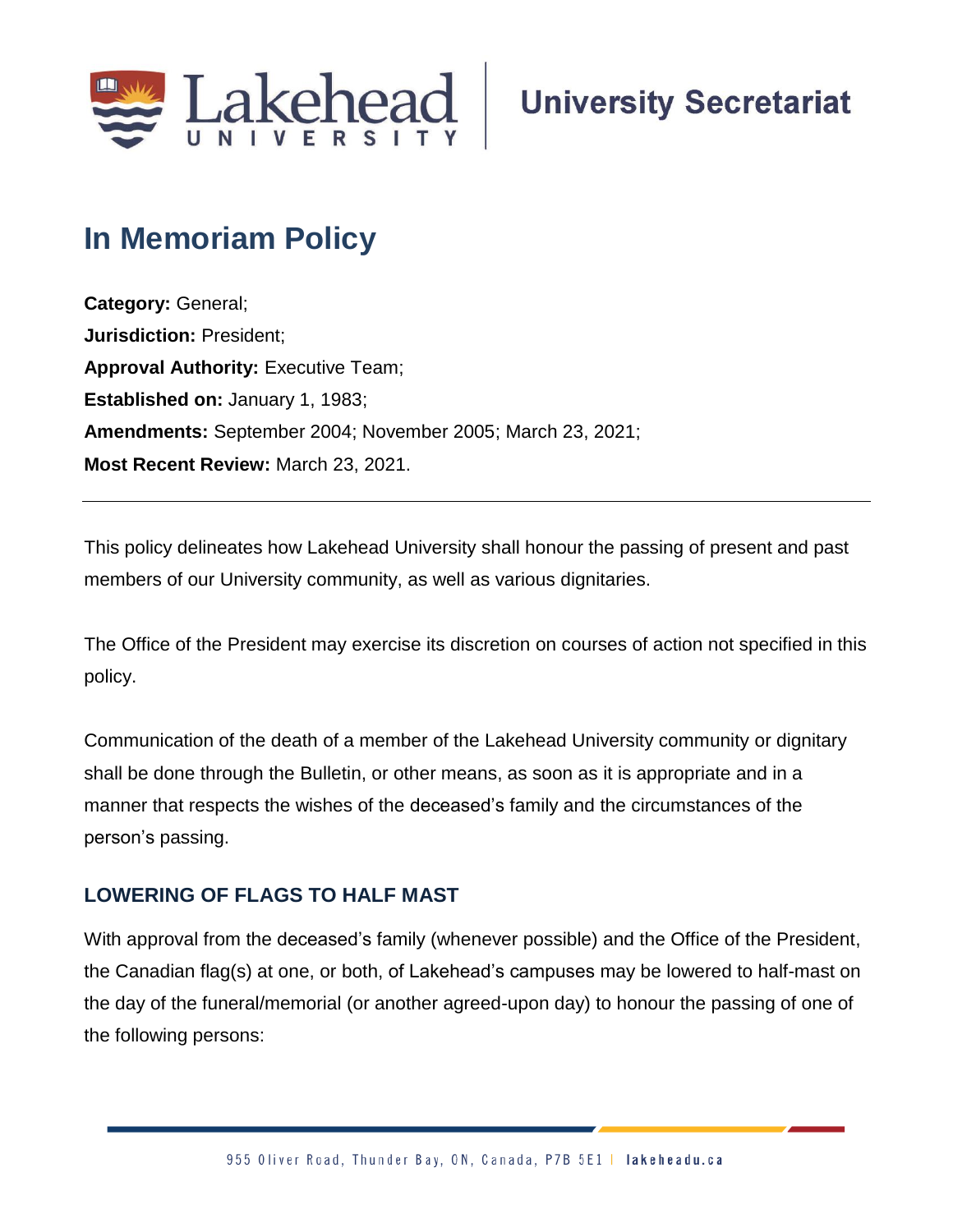## **Federal Dignitary**

- a) Sovereign
- b) Governor General
- c) Prime Minister
- d) Local/Regional Federal Representative

## **Provincial Dignitary**

- a) Lieutenant Governor
- b) Provincial Premier
- c) Minister of Colleges and Universities
- d) Local/Regional Provincial Representative

## **Dignitary**

- a) Mayor of Thunder Bay, or Orillia
- b) Warden of Simcoe County

## **Lakehead University Community Member**

- a) Current full-time employee or student
- b) Professor Emeritus
- c) Former President or Principal of Orillia Campus
- d) Current member of the Board of Governors
- e) Current member of the Ogimaawin Indigenous Education Council
- f) Former Chair of the Board of Governors
- g) Current or former Chancellor

## **Other**

a) Friends of the University or other warranted situations as identified by the Office of the President's Office.